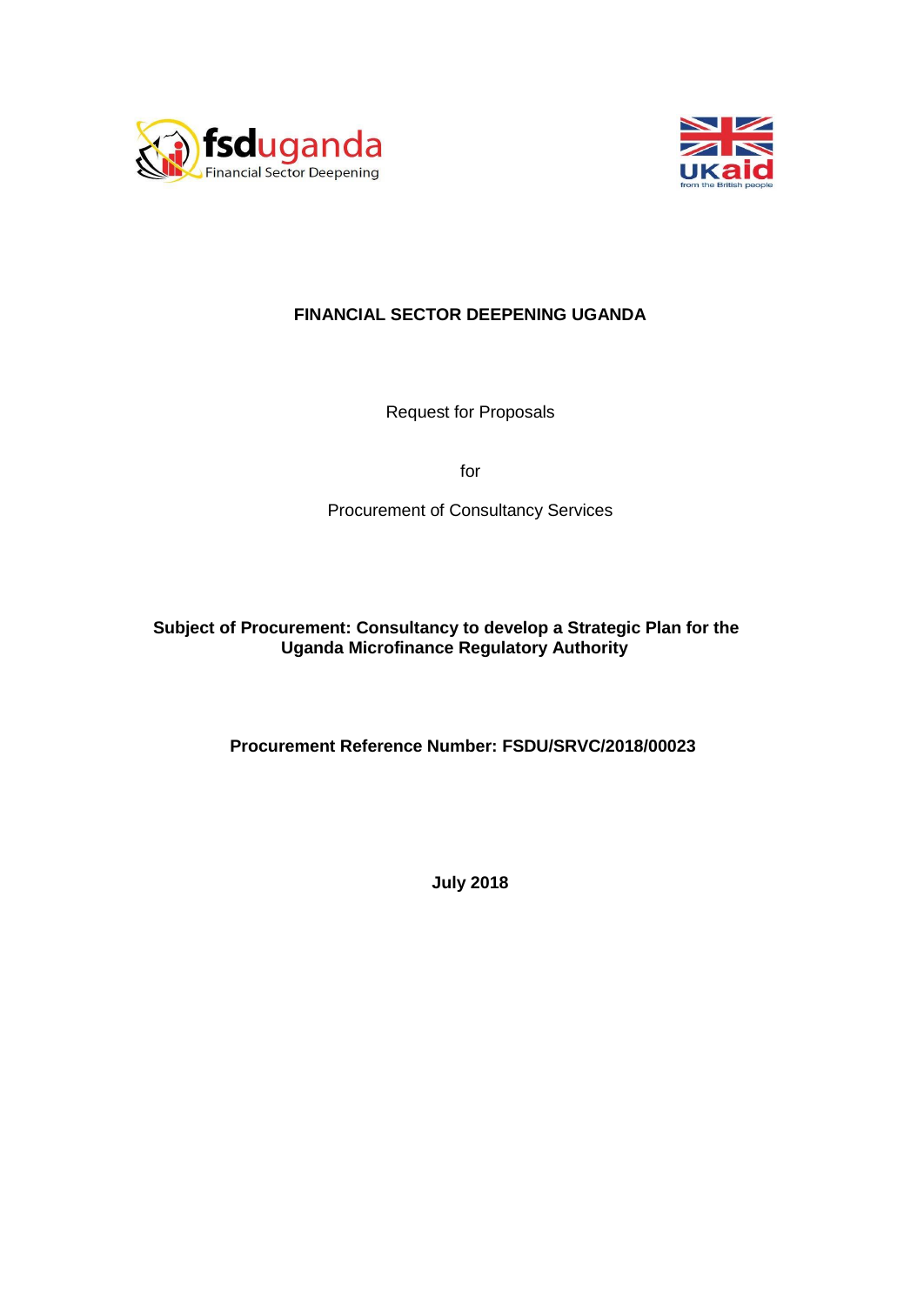## **Contents**

| 1.1 |                                                                              |  |
|-----|------------------------------------------------------------------------------|--|
| 1.2 |                                                                              |  |
| 1.3 |                                                                              |  |
|     |                                                                              |  |
|     |                                                                              |  |
|     |                                                                              |  |
|     | The scope of work for the Consultant will include but not be limited to:  13 |  |
| 2.4 |                                                                              |  |
| 2.5 |                                                                              |  |
| 2.6 |                                                                              |  |
| 2.7 |                                                                              |  |
| 2.8 |                                                                              |  |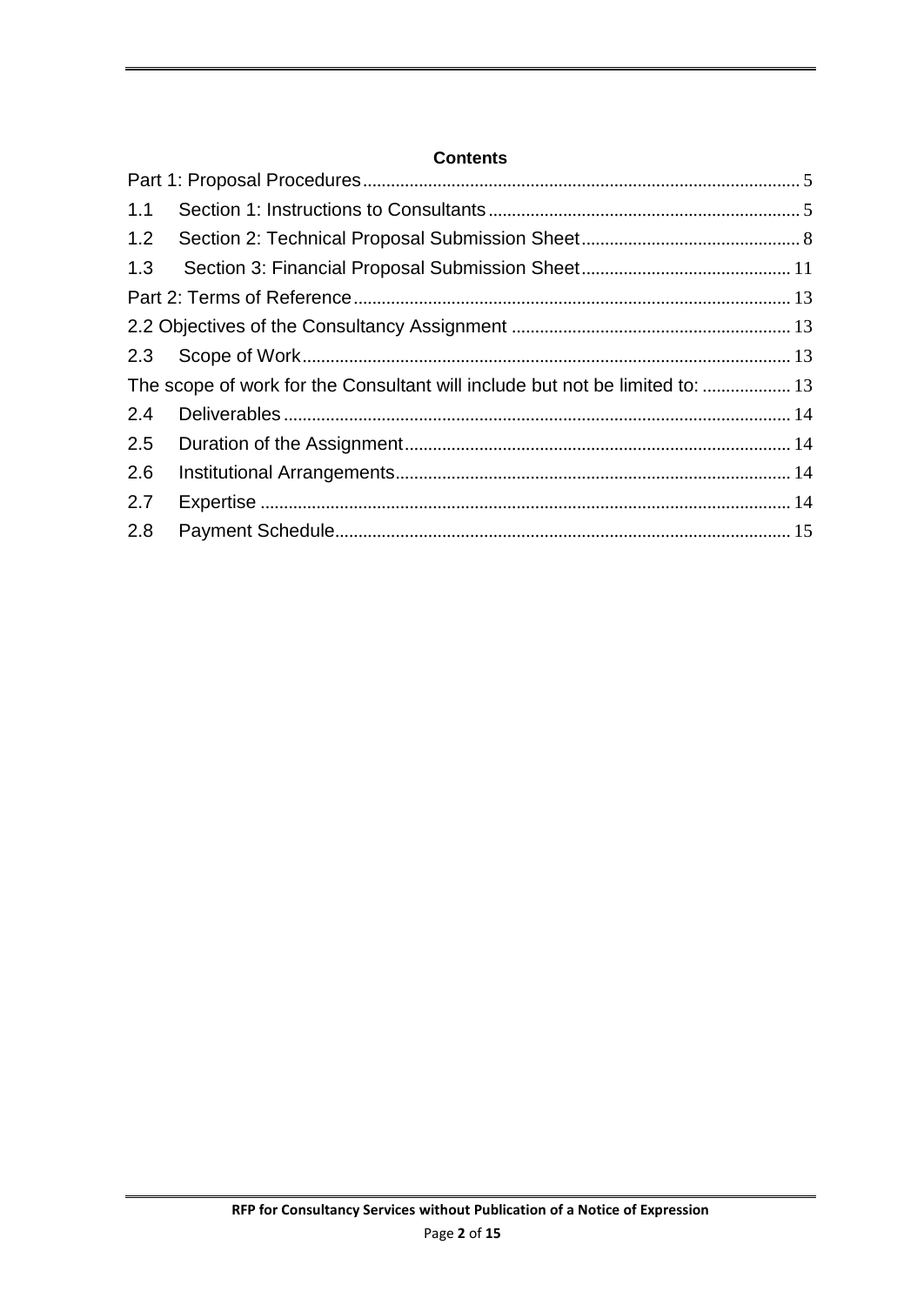

10th July 2018

Dear Sir/ Madam

#### **Re: Letter of invitation**

- 1. Financial Sector Deepening (FSD) Uganda would like to procure services of a Consultant to develop a Straegic Plan for the Uganda Microfinance Regulatory Authority
- 2. FSD Uganda invites sealed proposals for the provision of the above services.
- 3. Bidding will be conducted in accordance with the method of short listing of Consultants without publication of an expression of interest.
- 4. You may obtain further information and inspect the proposal documents at FSD Uganda offices from 8:00 am to 4:00pm for a period of three working days from the date of issue of the RFP or inquire through the email address provided in section 5 below.
- 5. Proposals must be delivered physically or electronically to the address below before 11:00 AM EAT on 25<sup>th</sup> July 2018. Late proposals shall be rejected.

Attn. Chief Operations Officer. Financial Sector Deepening Uganda, Piot 7A John Babiiha Avenue, Kololo P.O.Box 608. Kampala, Uganda. procurement@fsduganda.or.ug

- 6. There shall be no pre proposal meeting.
- 7. (a) Documents can be downloaded from the FSD Uganda website on the following link https://wp.me/p9vy5T-2Nf.
	- (b) Proposals must be delivered physically to FSD Uganda or electronically to the email address in 5 above.
	- (c) Address of Proposal Opening: FSD Uganda office

Plot 7A John Babiiha Avenue, Kololo on 25<sup>th</sup> July 2018 at 11:15 a.m.

- 8. Please inform us, upon receipt:
	- whether you will submit a proposal alone or in association.  $(a)$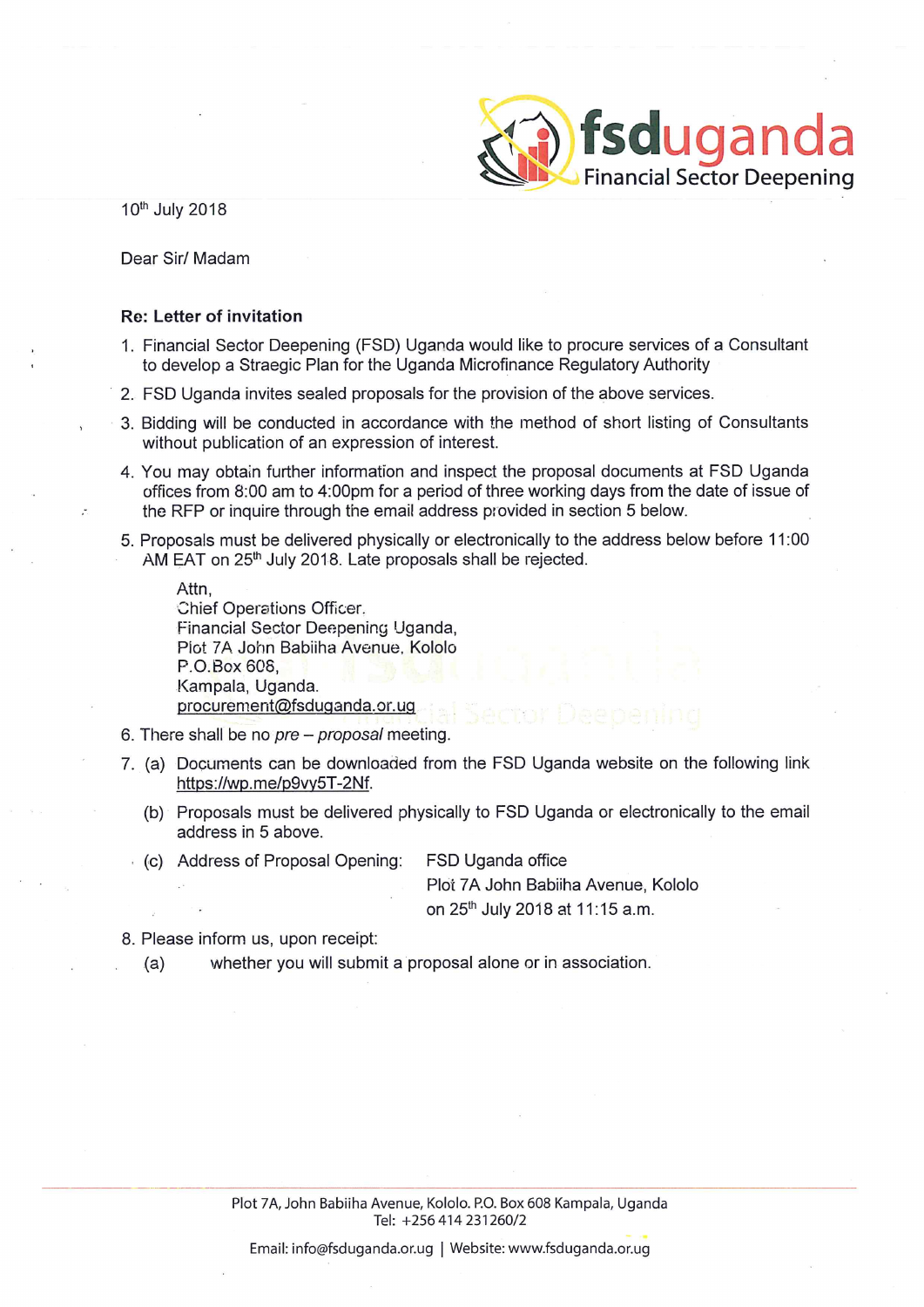9. The planned procurement schedule (subject to changes) is as follows:

| <b>Activity</b>                         | <b>Date</b>                            |  |  |  |
|-----------------------------------------|----------------------------------------|--|--|--|
| Issue of invitation to bid letter<br>a) | $10^{th}$ July, 2018                   |  |  |  |
| b) Request for clarifications           | Within 3 working days from the date of |  |  |  |
|                                         | issuance of RFP                        |  |  |  |
| Proposal closing date<br>C)             | 25th July 2018 at 11:00 am EAT         |  |  |  |
| <b>Evaluation process</b>               | 26 <sup>th</sup> July 2018             |  |  |  |
| e) Display and communication of         |                                        |  |  |  |
| best evaluated bidder notice            | 30 <sup>th</sup> July 2018             |  |  |  |

Yours faithfully,

Joan Larok **Chief Operations Officer FSD Uganda**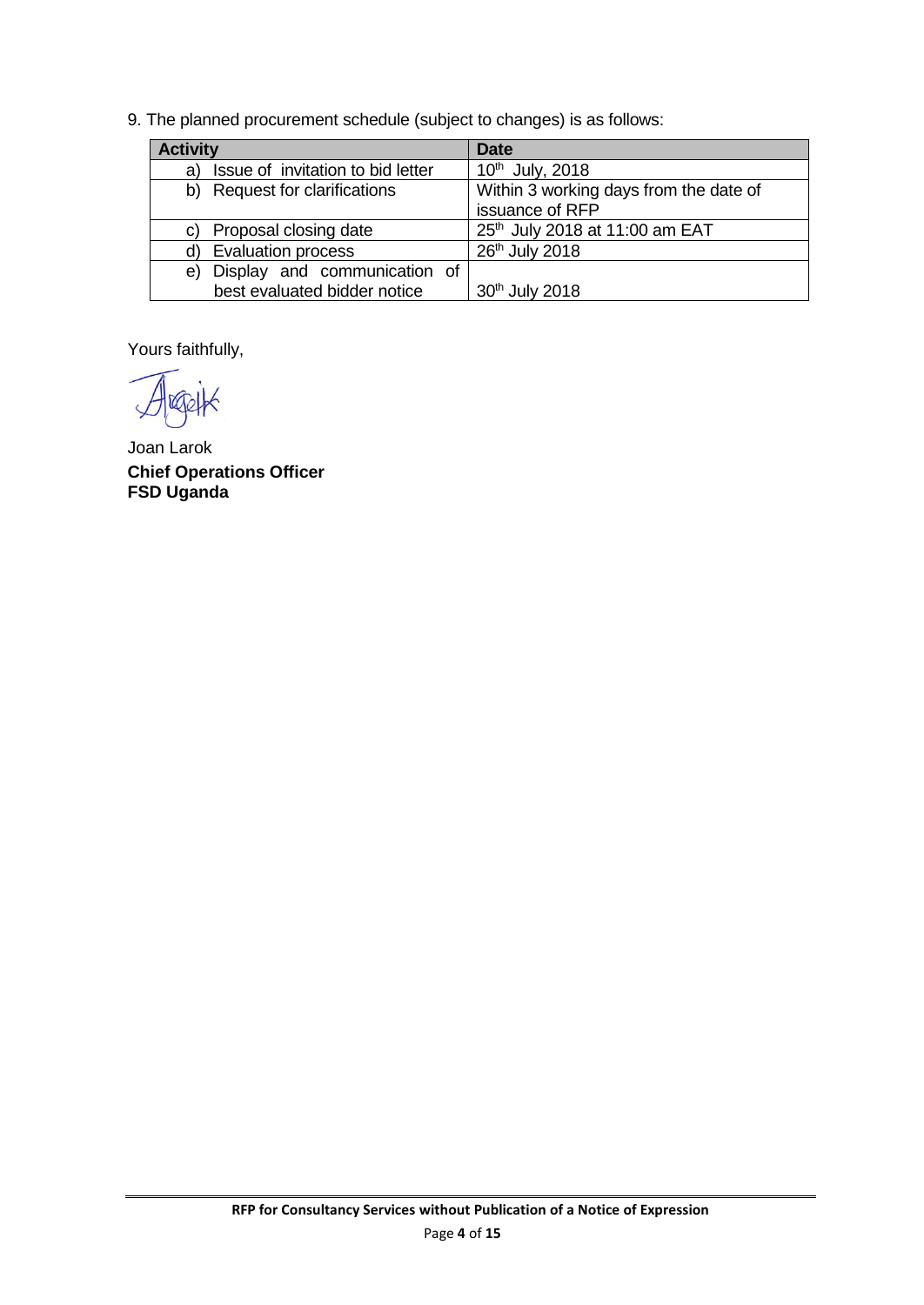### <span id="page-4-0"></span>**Part 1: Proposal Procedures**

#### <span id="page-4-1"></span>**1.1 Section 1: Instructions to Consultants**

Preparation of Proposals: You are requested to submit separate technical and financial proposal, as detailed below. The standard forms in this Request For Proposal may be retyped for completion but the Consultant is responsible for their accurate reproduction.

You are advised to carefully read the complete Request for Proposals. Where an electronic copy of the Request for Proposals is issued, the paper or hard copy is the original version. In the event of any discrepancy between the two, the hard copy shall prevail

Preparation of Technical Proposals: Technical proposals should contain the following documents and information: **Consulting firms**

- 1. The Technical Proposal Submission Sheet in this Part;
- 2. A brief methodology for performing the services;
- 3. A detailed work plan, showing the inputs of all key staff and achievement of deliverables;
- 4. Copies of previous contracts of similar projects
- 5. CV's of key staff;
- 6. A summary of your experience in similar assignments;
- 7. The documents evidencing your eligibility, as listed below.

Preparation of Financial Proposals: Financial proposals should contain the following documents and information:

- 1. The Financial Proposal Submission Sheet in this Part;
- 2. A copy of the breakdown of Lump Sum Price form in this Part for each currency of your proposal, showing all costs for the assignment, broken down into fees and reimbursable and miscellaneous costs;

Validity of Proposals: Proposals must remain valid until 20<sup>th</sup> October, 2018.

Sealing and marking of Proposals: The technical and financial proposals should be sealed in separate envelopes, both clearly marked with the Procurement Reference Number above, the Consultant's name, FSD Uganda and either "Technical Proposal" or "Financial Proposal" as appropriate.

Both envelopes should be enclosed in a single outer envelope, clearly marked with the Procurement Reference Number above, the Consultant's name and FSD Uganda. All three envelopes should be sealed in such a manner that opening and resealing cannot be achieved undetected and bear a warning not to open before the time and date for proposal opening.

Submission of Proposals: Proposals should be submitted to the address below, no later than the date and time of the deadline below. Any proposal received by FSD Uganda after the deadline for submission of proposals shall be declared late, rejected, and returned unopened to the Consultant.

| Date of deadline: | 25 <sup>th</sup> July 2018.                                                                                                                                                    |
|-------------------|--------------------------------------------------------------------------------------------------------------------------------------------------------------------------------|
| Time of deadline: | 11:00 am EAT.                                                                                                                                                                  |
|                   | Address: Chief Operations Officer,<br>Financial Sector Deepening Uganda,<br>Plot 7A John Babiiha Avenue, Kololo<br>P.O.Box 608, Kampala, Uganda<br>procurement@fsduganda.or.ug |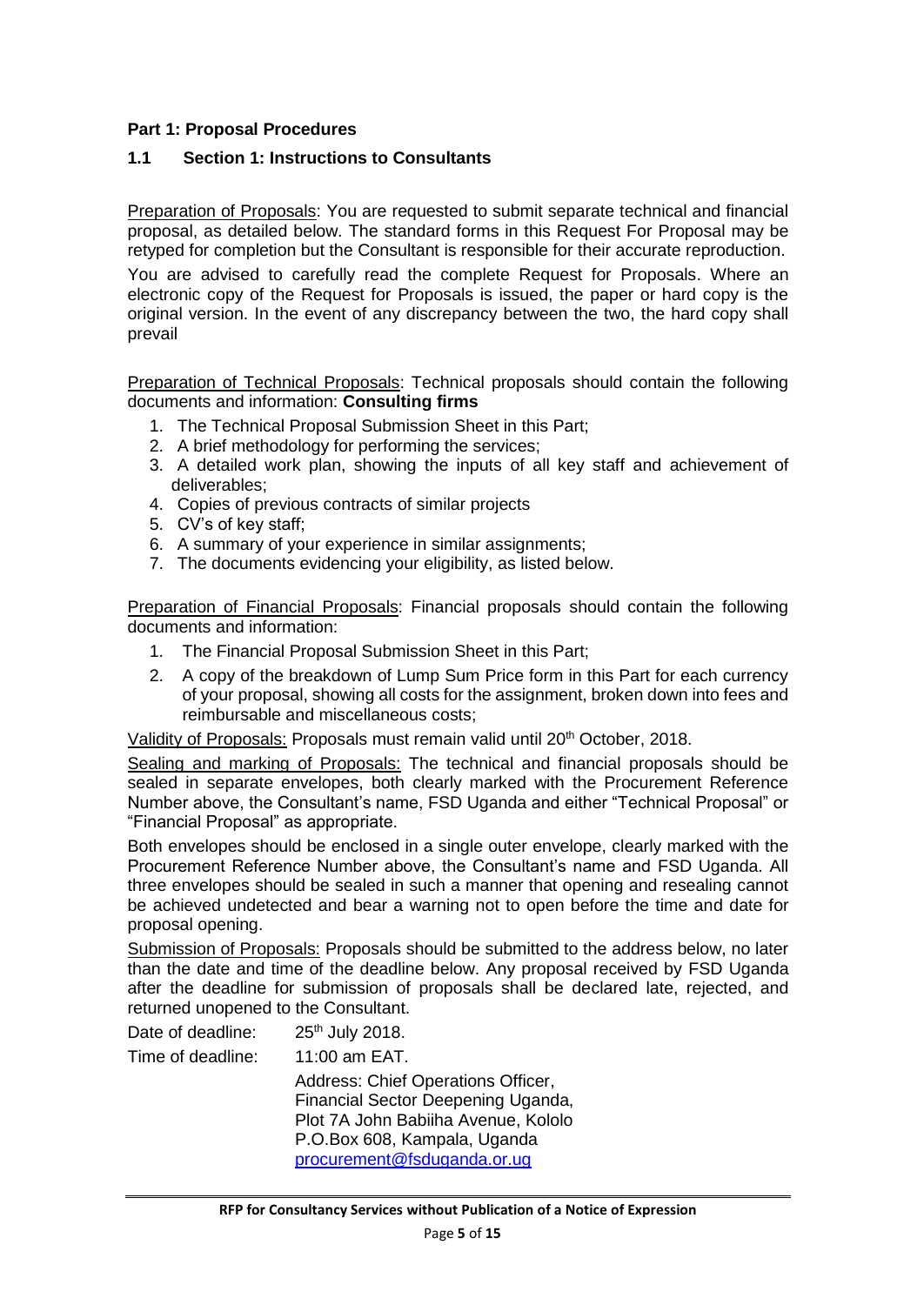Opening of Proposals: Technical Proposals will be opened in public by FSD Uganda at the time, date and address shown for submission of proposals. Evaluation of Proposals: The evaluation of Proposals will use the **Quality Based** methodology as detailed below:

- 1. Preliminary examination to determine eligibility (as defined below) and administrative compliance to this Request for Proposals on a pass/fail basis;
- 2. Detailed Technical evaluation with a pass mark of 80%;
- 3. Financial negotiations with the bidder with the highest technical score.

Proposals failing any stage will be eliminated and not considered in subsequent stages. Eligibility Criteria: You are required to meet the following criteria to be eligible to participate in the procurement exercise:

- 1. have the legal capacity to enter into a contract;
- 2. not be insolvent, in receivership, bankrupt or being wound up or subject to legal proceedings for any of these circumstances;
- 3. not have had your business activities suspended;
- 4. have fulfilled your obligations to pay taxes and social security contributions;
- 5. have the nationality of an eligible(defined in the proceeding section) country;
- 6. not to have a conflict of interest in relation to this procurement requirement; and
- 7. not have a conflict of interest in relation to this procurement project.

Documents Evidencing Eligibility: Consultants are requested to submit copies of the following documents as evidence of your eligibility and sign the declaration in the Technical Proposal Submission Sheet:

- 1. Certificate of Incorporation
- 2. A copy of the Bidder's Trading licence (2018) or equivalent and a copy of the Bidder's Certificate of Registration;
- 3. Evidence of fulfilment of obligations to pay taxes (Tax Clearance Certificate) and social security contributions (for twelve months to 30 June 2018) where applicable in the jurisdiction of operation.
- 4. Power of attorney with a specimen signature of authorised representative
- 5. Any other relevant documentation.

Nationality of Personnel: All personnel employed under any resulting contract shall have the nationality of an eligible country to conduct business in Uganda.

All countries are eligible, unless as a matter of law or official regulation, the Government of Uganda prohibits commercial relations with that country or by an act of compliance with a decision of the United Nations Security Council taken under Chapter VII of the Charter of the United Nations, the Government of Uganda prohibits any import of Supplies from that country or any payments to persons or entities in that country.

Technical Criteria: Proposals shall be awarded scores out of the maximum number of points as indicated in below.

| <b>Evaluation Criteria</b>                                                               | <b>Marks</b> |
|------------------------------------------------------------------------------------------|--------------|
| <b>Experience of Consultancy Firm (s)</b>                                                |              |
| Experience of the firm in preparation of strategic plans for organisations of comparable | 15           |
| size, complexity and technical expertis.                                                 |              |
| <b>Sub-Total</b>                                                                         | 15           |
| <b>Qualifications and Competence of the Consultants</b>                                  |              |
| <b>Team Leader</b>                                                                       |              |
| General qualifications                                                                   | 5            |
| Experience and competencies of managing projects of comparable size, complexity and      | 20           |
| technical expertise                                                                      |              |
| <b>Senior Members</b>                                                                    |              |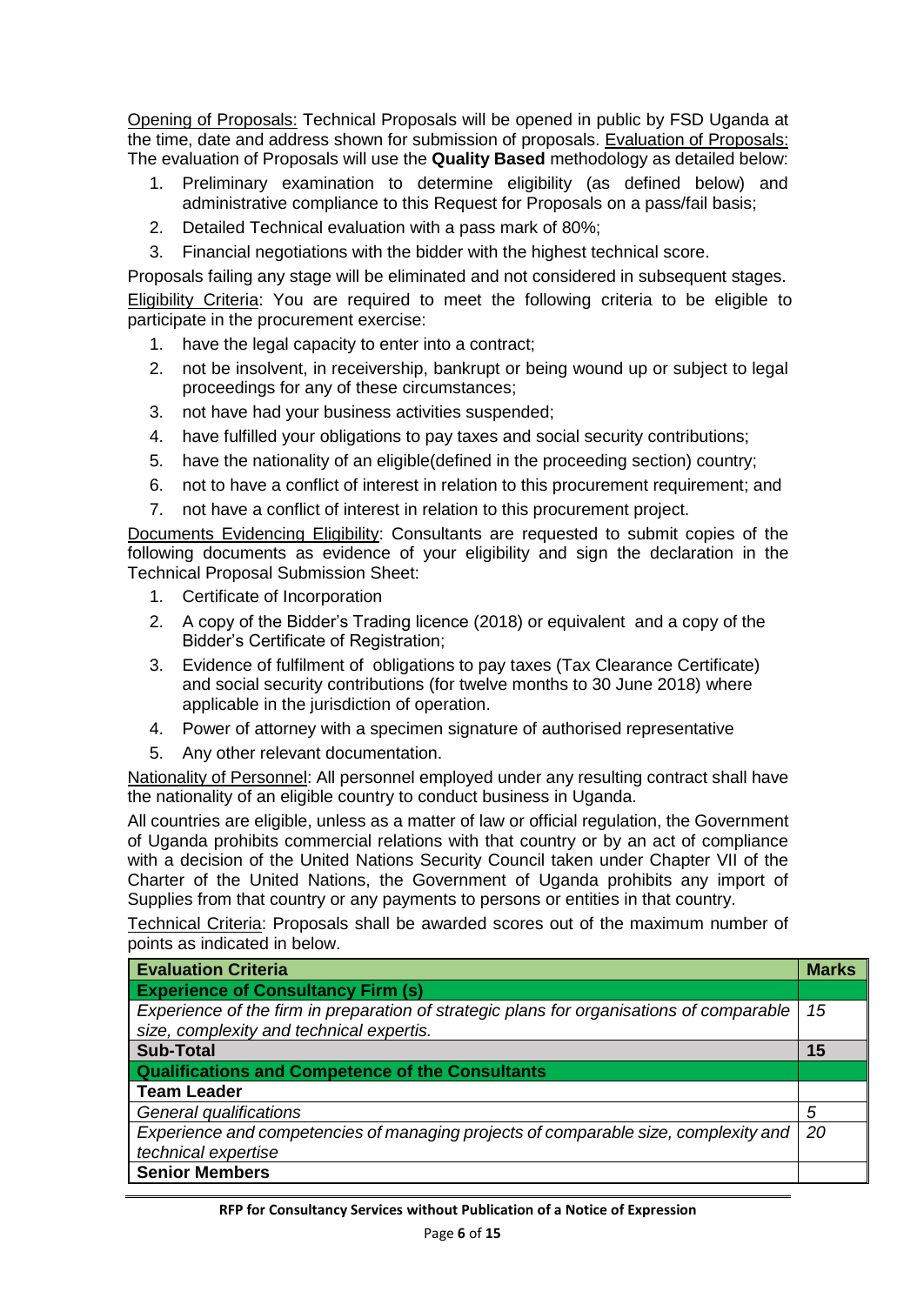| General qualifications                                                              | 5   |
|-------------------------------------------------------------------------------------|-----|
| Experience and competencies of managing projects of comparable size, complexity and | 15  |
| technical expertise.                                                                |     |
| <b>Sub-Total</b>                                                                    | 45  |
| <b>Adequacy of Methodology &amp; Workplan</b>                                       |     |
| <b>Technical Approach and methodology</b>                                           | 30  |
| Work plan                                                                           | 10  |
| <b>Sub-Total</b>                                                                    | 40  |
| <b>Grand Total</b>                                                                  | 100 |

Minimum technical score: The mark required to pass the technical evaluation is 80%.

Currency: Proposals may be priced in Uganda Shillings or any other freely convertible currency and in up to two currencies. The currency of evaluation will be Uganda Shillings. Proposals in other currencies will be converted to this currency for evaluation purposes only, using the exchange rates published by the Bank of Uganda on the date of the submission deadline.

Best Evaluated Bid: The best evaluated bid shall be the firm with the highest combined score and shall be recommended for award of contract. FSD Uganda shall issue a Notice of Best Evaluated Bidder within 5 working days from the decision of the award a contract.

Award of contract: Award of contract shall be by placement of an Agreement in accordance with Part 3: Contract. FSD Uganda shall not award a contract to the best evaluated bidder until the lapse of ten days after the date of display of the Notice of Best Evaluated Bidder.

Right to Review: Consultants may seek administrative review by the Accounting Officer if they are aggrieved with the decision of FSD Uganda.

Right to Reject: FSD Uganda reserves the right to accept or reject any proposal or to cancel the procurement process and reject all proposals at any time prior to contract signature and issue by FSD Uganda, without incurring any liability to Consultants.

FSD Uganda reserves the right, at its sole discretion, to reject all proposals received and seek fresh proposals, to negotiate further with one or more of the bidders, to defer the award of a contract or to cancel the competition and make no contract award, if appropriate.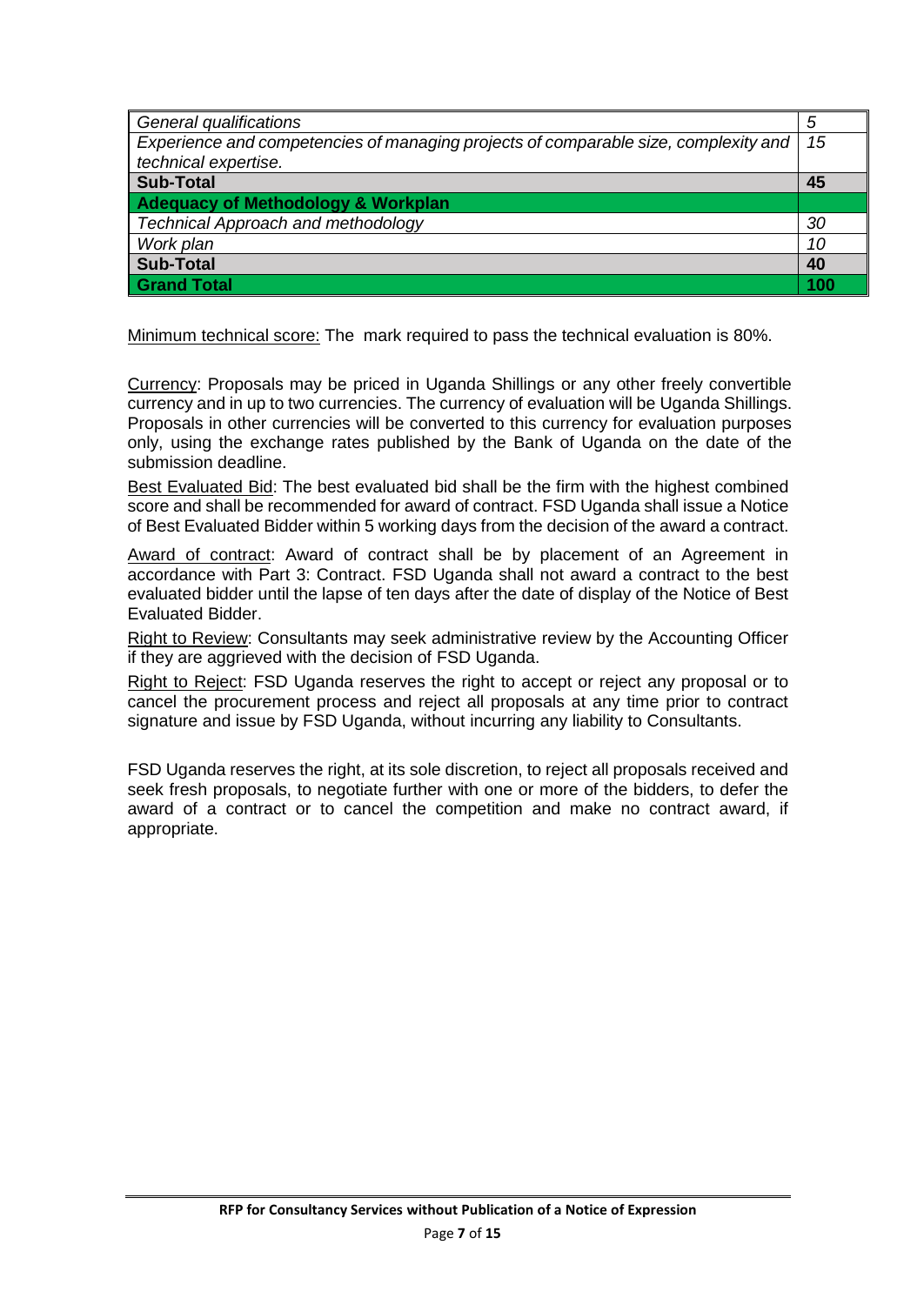## <span id="page-7-0"></span>**1.2 Section 2: Technical Proposal Submission Sheet**

*[Complete this form with all the requested details and submit it as the first page of your technical proposal, with the documents requested above attached. Ensure that your technical proposal is authorised in the signature block below. A signature and authorisation on this form will confirm that the terms and conditions of this RFP prevail over any attachments. If your proposal is not authorised, it may be rejected.]* 

| Proposal Addressed to:               | FSD Uganda |
|--------------------------------------|------------|
| Date of Technical Proposal:          |            |
| <b>Procurement Reference Number:</b> |            |
| Subject of Procurement:              |            |

I/We offer to provide the services described in the Statement of Requirements, in accordance with the terms and conditions stated in your Request for Proposals referenced above.

I/We confirm that I/we are eligible to participate in public procurement and meet the eligibility criteria specified in Part 1: Proposal Procedures of your Request for Proposals.

I/We have signed and undertake to abide by the Code of Ethical Conduct for Bidders and Providers attached during the procurement process and the execution of any resulting contract;

My/Our proposal shall be valid until \_\_\_\_\_\_\_\_\_\_\_\_\_\_\_\_\_\_\_ *[insert date, month and year]* and it shall remain binding upon us and may be accepted at any time before or on that date;

I/We enclose a separately sealed financial proposal.

### **Technical Proposal Authorised By:**

| Signature: | <u> 1989 - Jan Barnett, fransk politiker (d. 1989)</u> | Name: |            |
|------------|--------------------------------------------------------|-------|------------|
| Position:  |                                                        | Date: |            |
|            | Authorised for and on behalf of:                       |       | (DD/MM/YY) |
| Company:   |                                                        |       |            |
| Address:   |                                                        |       |            |
|            |                                                        |       |            |
|            |                                                        |       |            |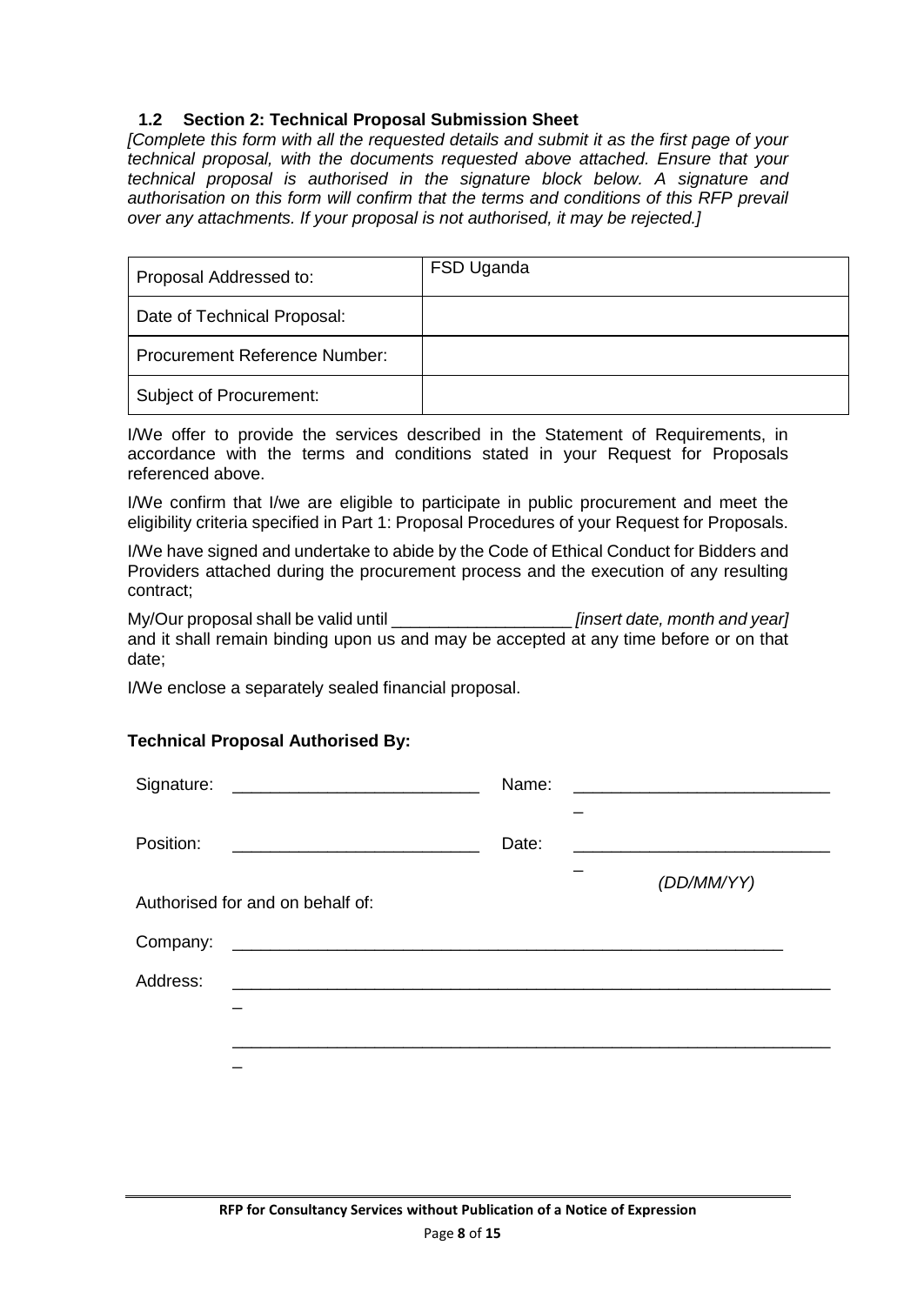## **CODE OF ETHICAL CONDUCT IN BUSINESS FOR BIDDERS AND PROVIDERS**

### **1. Ethical Principles**

Bidders and providers shall at all times-

- (a) maintain integrity and independence in their professional judgement and conduct;
- (b) comply with both the letter and the spirit of
	- i. the laws of Uganda; and
	- ii. any contract awarded.
- (c) avoid associations with businesses and organisations which are in conflict with this code.

#### **2. Standards**

Bidders and providers shall-

- (a) strive to provide works, services and supplies of high quality and accept full responsibility for all works, services or supplies provided;
- (b) comply with the professional standards of their industry or of any professional body of which they are members.

### **3. Conflict of Interest**

Bidders and providers shall not accept contracts which would constitute a conflict of interest with, any prior or current contract with FSD Uganda. Bidders and providers shall disclose to all concerned parties those conflicts of interest that cannot reasonably be avoided or escaped.

### **4. Confidentiality and Accuracy of Information**

- (1) Information given by bidders and providers in the course of procurement processes or the performance of contracts shall be true, fair and not designed to mislead.
- (2) Providers shall respect the confidentiality of information received in the course of performance of a contract and shall not use such information for personal gain.

### **5. Gifts and Hospitality**

Bidders and providers shall not offer gifts or hospitality directly or indirectly, to staff of FSD Uganda that might be viewed by others as having an influence on a government procurement decision.

#### **6. Inducements**

- (1) Bidders and providers shall not offer or give anything of value to influence the action of a public official in the procurement process or in contract execution.
- (2) Bidders and providers shall not ask a public official to do anything which is inconsistent with the Act, Regulations, Guidelines or the Code of Ethical Conduct in Business.

### **7. Fraudulent Practices**

Bidders and providers shall not-

- (a) collude with other businesses and organisations with the intention of depriving FSD Uganda of the benefits of free and open competition;
- (b) enter into business arrangements that might prevent the effective operation of fair competition;
- (c) engage in deceptive financial practices, such as bribery, double billing or other improper financial practices;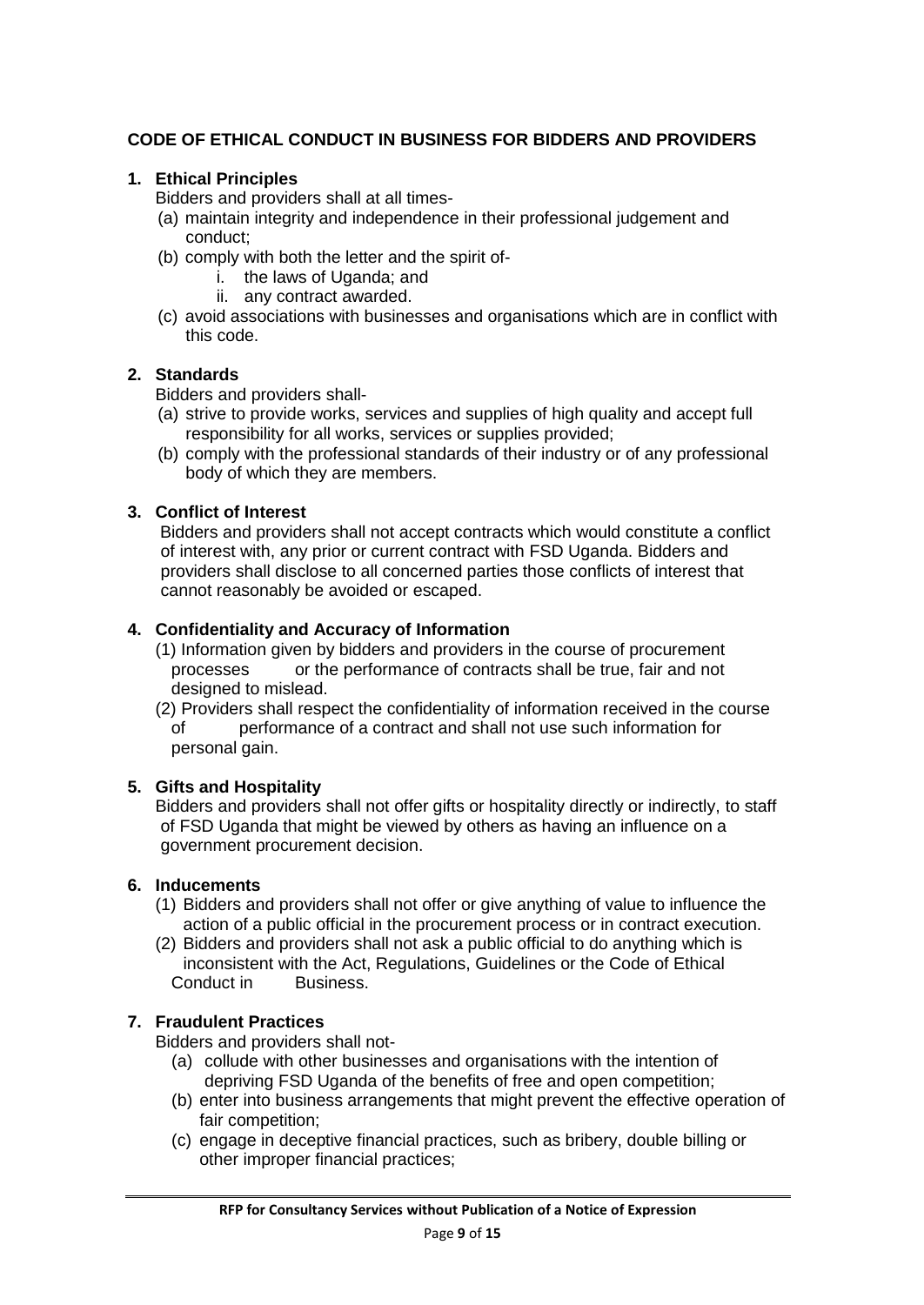- (d) misrepresent facts in order to influence a procurement process or the execution of a contract to the detriment of FSD Uganda; or utter false documents;
- (e) unlawfully obtain information relating to a procurement process in order to influence the process or execution of a contract to the detriment of the PDE;
- (f) withholding information from the PDE during contract execution to the detriment of the PDE.

I ................................................ agree to comply with the above code of ethical conduct in business.

**--**

**--------------------------------------- -------------------------------------**

**AUTHORISED SIGNATORY NAME OF CONSULTANT**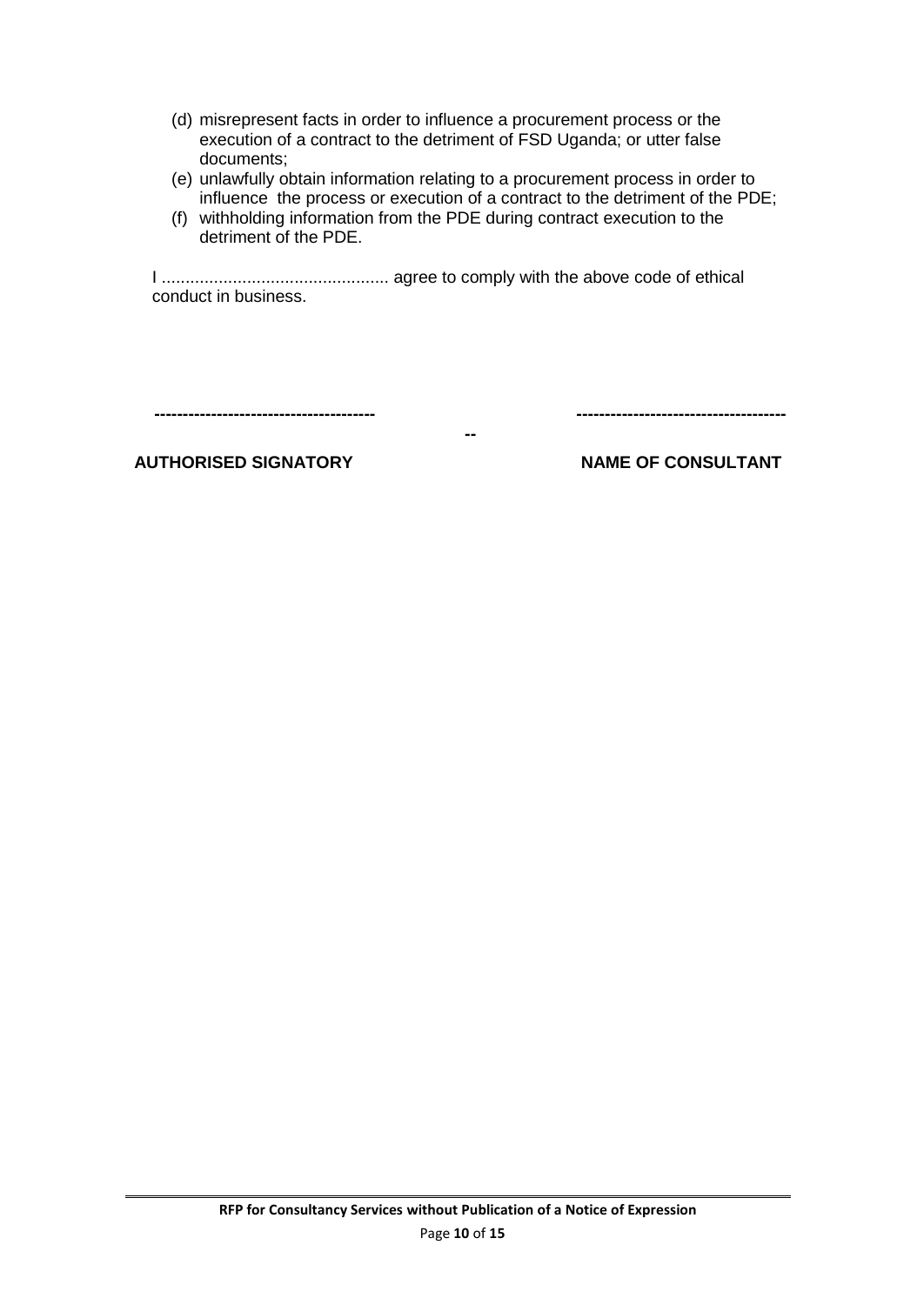## <span id="page-10-0"></span>**1.3 Section 3: Financial Proposal Submission Sheet**

*[Complete this form with all the requested details and submit it as the first page of your financial proposal, with the documents requested above attached. Ensure that your proposal is authorised in the signature block below. A signature and authorisation on this form will confirm that the terms and conditions of this RFP prevail over any attachments. If your proposal is not authorised, it may be rejected. The total price of the proposal should* 

*be expressed in the currency or currencies permitted in the instructions above.]*

| Proposal Addressed:                  | FSD Uganda |
|--------------------------------------|------------|
| Date of Financial Proposal:          |            |
| <b>Procurement Reference Number:</b> |            |
| Subject of Procurement:              |            |

The total price of our proposal is: \_\_\_\_\_\_\_\_\_\_\_

We confirm that the rates quoted in our Financial Proposal are fixed and firm for the duration of the validity period and will not be subject to revision or variation.

#### **Financial Proposal Authorised By:**

|           |                                  | Name: |                                                                                           |
|-----------|----------------------------------|-------|-------------------------------------------------------------------------------------------|
| Position: |                                  | Date: | the control of the control of the control of the control of the control of the control of |
|           | Authorised for and on behalf of: |       | (DD/MM/YY)                                                                                |
|           |                                  |       |                                                                                           |
|           |                                  |       |                                                                                           |
| Address:  |                                  |       |                                                                                           |
|           |                                  |       |                                                                                           |
|           |                                  |       |                                                                                           |
|           |                                  |       |                                                                                           |
|           |                                  |       |                                                                                           |
|           |                                  |       |                                                                                           |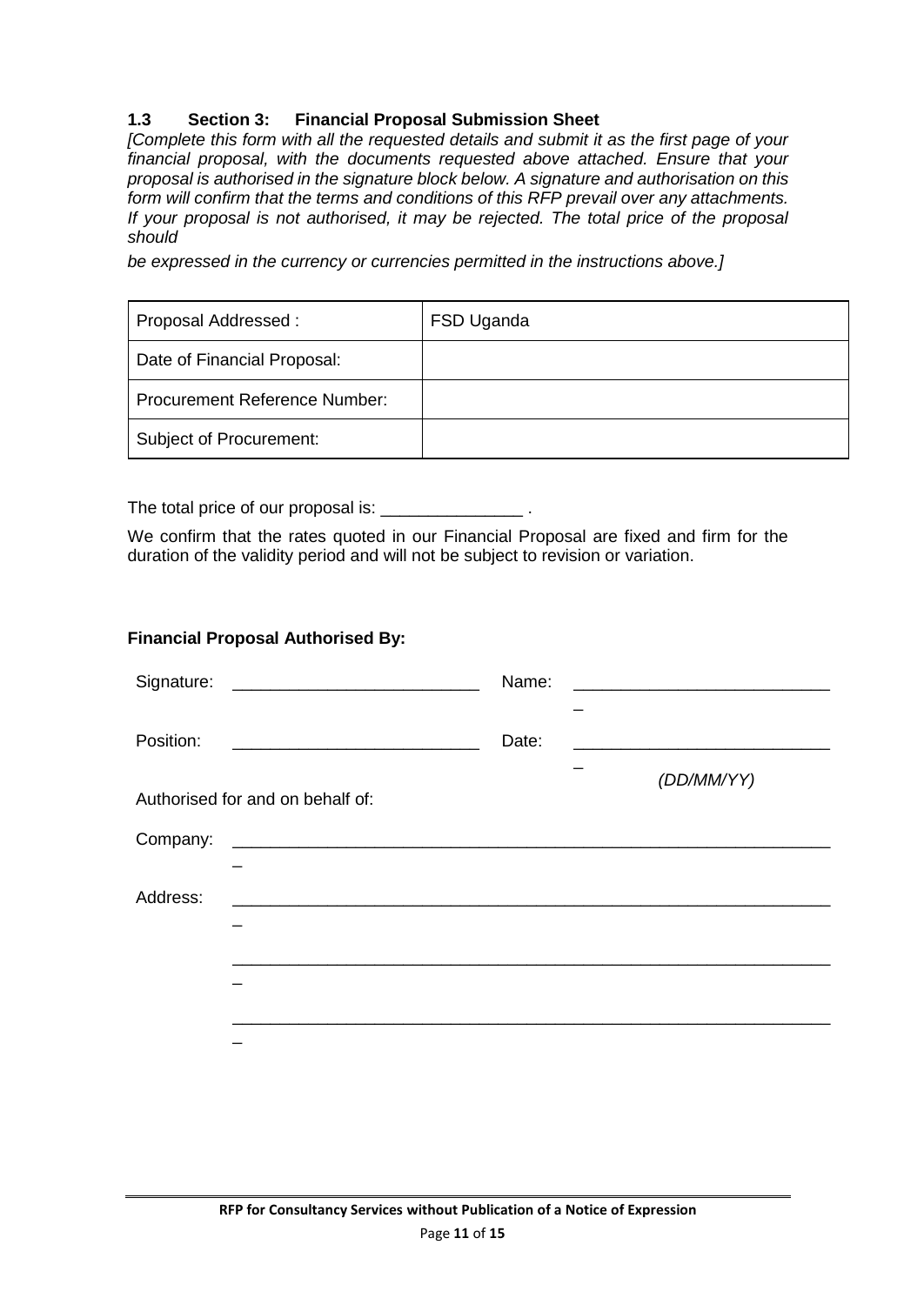#### **Breakdown of Lump Sum Price**

*[Complete this form with details of all your costs and submit it as part of your financial proposal. Where your costs are in more than one currency, submit a separate form for each currency. Authorise the rates quoted in the signature block below.]*

Procurement Reference Number:

| <b>CURRENCY OF COSTS:</b>                       |                          |                         |      |                              |  |  |
|-------------------------------------------------|--------------------------|-------------------------|------|------------------------------|--|--|
|                                                 | <b>FEES</b>              |                         |      |                              |  |  |
| <b>Name and Position of</b><br><b>Personnel</b> | <b>Input</b><br>Quantity | Unit of<br><b>Input</b> | Rate | <b>Total</b><br><b>Price</b> |  |  |
|                                                 |                          |                         |      |                              |  |  |
|                                                 |                          |                         |      |                              |  |  |
|                                                 |                          |                         |      |                              |  |  |
| <b>TOTAL:</b>                                   |                          |                         |      |                              |  |  |

| <b>REIMBURSABLE AND MISCELLANEOUS COSTS</b> |          |                           |                   |                              |  |
|---------------------------------------------|----------|---------------------------|-------------------|------------------------------|--|
| <b>Description of Cost</b>                  | Quantity | Unit of<br><b>Measure</b> | <b>Unit Price</b> | <b>Total</b><br><b>Price</b> |  |
|                                             |          |                           |                   |                              |  |
|                                             |          |                           |                   |                              |  |
|                                             |          |                           |                   |                              |  |
| <b>TOTAL:</b>                               |          |                           |                   |                              |  |

*TOTAL LUMP SUM PRICE IN CURRENCY: \_\_\_\_\_\_\_\_\_\_\_\_\_\_\_\_\_\_\_\_*

**Breakdown of Lump Sum Price Authorised By:**

| Signature:<br><u> 1989 - Andrea Andrew Maria (h. 1989).</u> | Name: | <u> 1980 - Andrea Andrew Maria (h. 1980).</u> |
|-------------------------------------------------------------|-------|-----------------------------------------------|
| Position:                                                   | Date: |                                               |
| Authorised for and on behalf of:                            |       | (DD/MM/YY)                                    |
| Company:                                                    |       |                                               |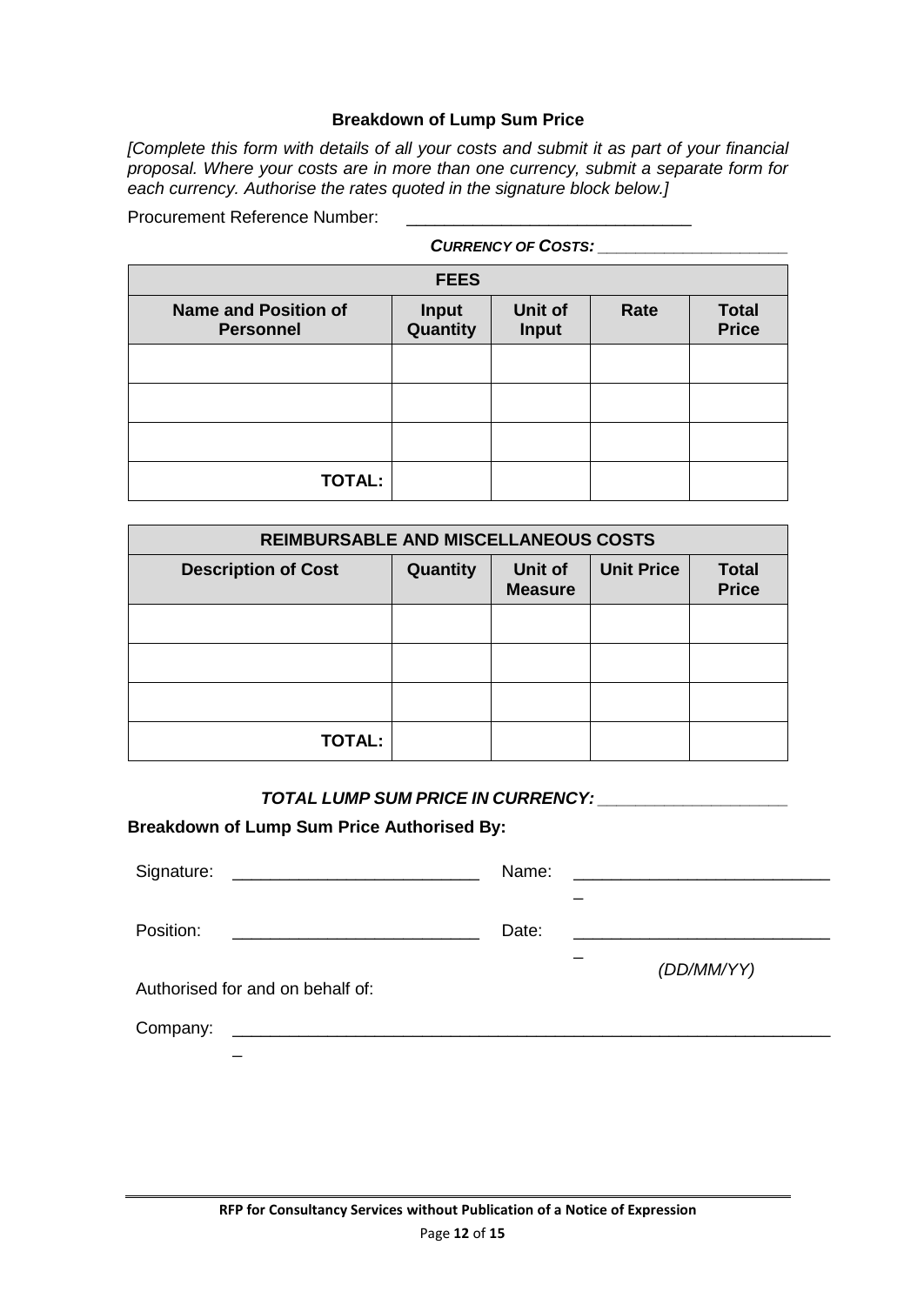## <span id="page-12-0"></span>**Part 2: Terms of Reference**

#### **Consultancy Services to develop a Straegic Plan for the Uganda Microfinance Regulatory Authority**

## **2.1 Introduction**

In 1999, the Bank of Uganda (BoU) issued a policy statement on Microfinance Regulation and Supervision as a framework for Ugandan microfinance institutions (MFIs), and recognised four tiers of institutions that do microfinance business in Uganda. The tiered system acknowledged that it may be necessary to regulate different types of institutions in different manners, and institutions can graduate from one tier to another, subject to meeting the regulatory requirements for that tier. To date, only the first three tiers have been directly regulated by BoU: (1) commercial banks; (2) credit institutions; and (3) Microfinance Deposit-taking Institutions (MDIs). Tier 4 MFIs have remained subject to multiple laws and registration authorities, as opposed to a consolidated legal framework. This has made the sector very complex in terms of supervision, coordination and reporting.

The Government of Uganda has established a new legal and regulatory framework for the Tier 4 MFIs. These MFIs are diverse in form and size, including: savings and credit cooperatives (SACCOs); credit-only microfinance nongovernmentalorganisations(NGOs); Money Lenders and other community-based and informal financial groups, such as Village Savings and Loan Associations (VSLAs) and Self Help Groups (SHG).

In the past, Tier 4 MFIs have only been subject to partial and fragmented regulation, with very limited oversight. To address this, the Tier 4 MFIs and Moneylenders Act was passed and came into effect on 1<sup>st</sup> July 2017. The Same Act establishes an Autonomous Authority named as Uganda Microfinance Regulatory Authority (UMRA)

The main objectives of UMRA are:

- I) To licence, regulate and supervise all Tier 4 microfinance institutions.
- II) To protect the interests of clients and beneficiaries of Tier 4 microfinance institutions including the promotion of transparency accountability and client protection principles.
- III) To enforce full compliance of Tier 4 microfinance governing law and regulations.
- IV) To promote programmes and interventions that are necessary for the development of the Tier 4 microfinance institutions.

### <span id="page-12-1"></span>**2.2 Objectives of the Consultancy Assignment**

The overall objective of this consultancy is to develop a Five-Year Strategic Plan to accelerate and facilitate the growth of UMRA to fulfils its mandate in line with the National Development Plan II (NDP II) .

### <span id="page-12-2"></span>**2.3 Scope of Work**

<span id="page-12-3"></span>The scope of work for the Consultant will include but not be limited to:

- i) Review the vision and mission based on UMRA mandate;
- ii) Undertake stakeholder mapping and analysis;
- iii) Undertake a situation analysis of UMRA operations to date;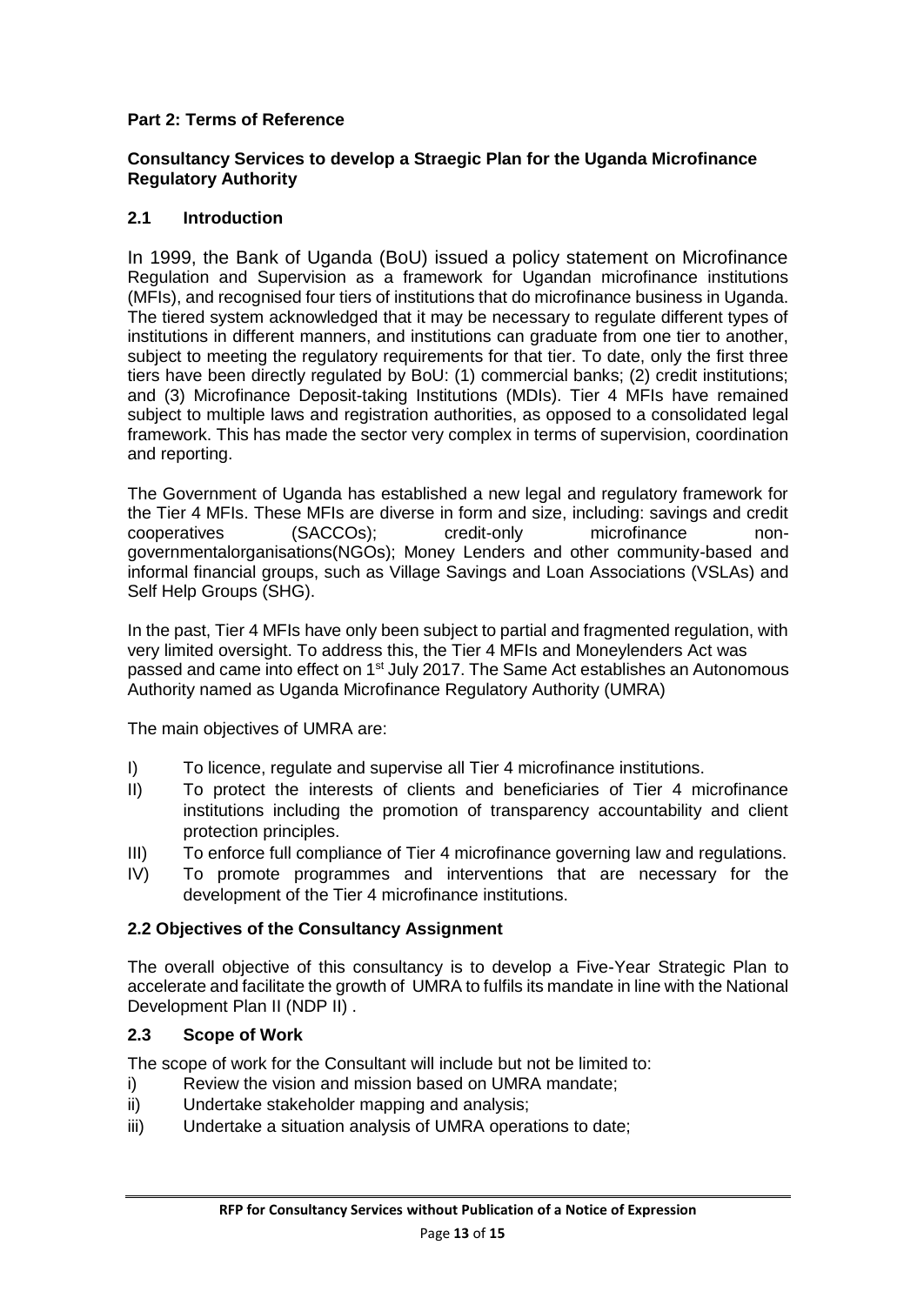- iv) Through a consultative process and application of an appropriate tool of analysis, identify focus areas and develop strategic objectives and key result areas for the same;
- v) Review the institutional capacity, organizational set-up, financial and administrative systems against the UMRA mandate and the identified strategic objectives and key result areas; and make appropriate recommendations;
- vi) Propose a strategy for achieving the strategic objectives and key results;
- vii) Identify key indicators for inclusion in the strategy in with NDP II Goals
- viii) Develop a Results and Resources mobilization Framework for the plan period;
- ix) Conduct stakeholder meeting(s) to validate the draft Strategic Plan;
- x) Finalize Strategic plan and submit to Management of UMRA and Board consideration.

# <span id="page-13-0"></span>**2.4 Deliverables**

The deliverables will be presented per the schedule outlined below:

- i) An inception report, within 5 working days from signing of contract, detailing the methodology of execution of the study and work plan
- ii) Facilitate a strategy planning session (s) with Management and Staff within 20 working days from submission and approval of an inception report
- iii) A draft Strategic Plan including a results and resources framework within 30 working days from submission and approval of an inception report
- iv) Facilitate a strategy planning session (s) with the Board and Management within 40 working days from submission and approval of an inception report
- v) A final Strategic Plan including a results and resources framework within 60 working days from submission and approval of an inception report

# <span id="page-13-1"></span>**2.5 Duration of the Assignment**

The assignment is expected to be completed over a period of 90 working days or 3 months from the signing of the contract

# <span id="page-13-2"></span>**2.6 Institutional Arrangements**

The Consultant will report directly to the Executive Director of UMRA. UMRA will provide relevant background documents necessary for the assignment. UMRA shall be responsible for the coordination of meetings and other activities under the Consultancy.

# <span id="page-13-3"></span>**2.7 Expertise**

This assignment is expected to be undertaken by a firm with the requisite expertise and experience. However, the firm will be allowed to partner with other firms to enhance their competencies specifically the firm (s) will be required to have the following key personnel:

- i) A Team leader with a minimum of bachelor's degree in Business or Finance related fields (A Master's degree would be an added advantage) and 5 years' experience in managing assignments of similar nature
- ii) An expert with a minimum of a relevant Master's Degree and 5 years of experience in development of strategies in the Financial Sector(Experience in Microfinance Regulation would be an added advantage).